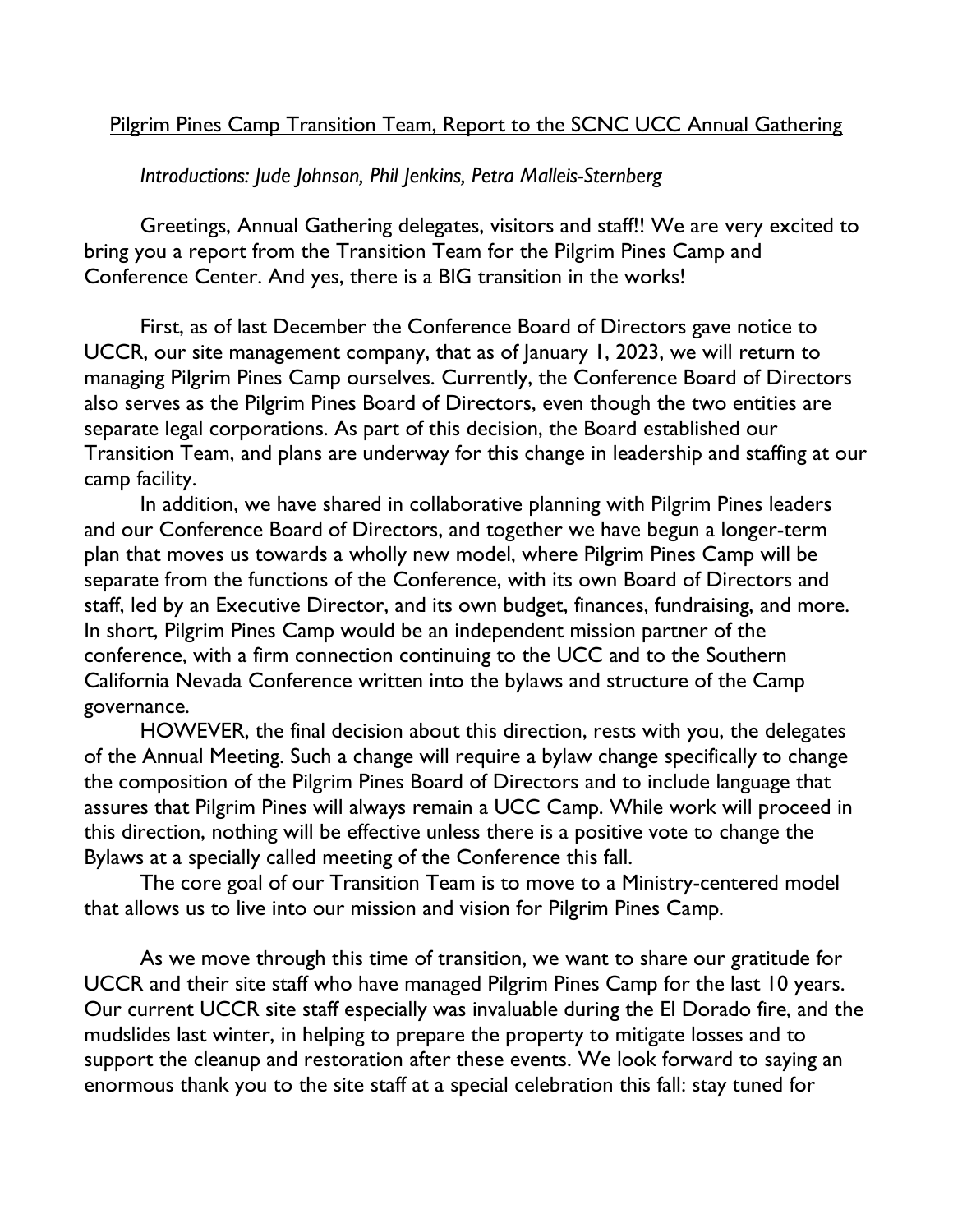details! And, all current site staff will be eligible to apply for positions going forward, if they choose, under our new unified management model. We celebrate the many wonderful successes we have shared over the last decade!

We also want to share our gratitude for all of the Conference groups and volunteers whose work has supported the Pines in recent years, and helped us to prepare for this next time of transition. The pandemic has brought many financial challenges and changes in leadership and needs of our campers, and we are truly inspired by the commitment and passion of our campers, families, leaders, and volunteers through this time. To the current and former members of the Outdoor Ministries Team, the Pilgrim Pines Mission Keepers, the Pilgrim Pines Strategic Planning Team, the Conference Board of Directors, and all of the volunteers, staff, and leaders of our programming that has been transformed so many times during this pandemic: THANK YOU SO VERY MUCH!! Please know that you are deeply appreciated and your work has laid a strong foundation for all that comes next – and we look forward to your participation all along the way!

So, what is next? Well, the Transition Team, along with many support and resource persons, is hard at work creating a job description for a new Executive Director of the Camp, and outlines for other positions to be hired. We have also been working on the 2023 projected budget that will integrate our program ministries with our facility management. And, we are gaining invaluable support and resources from other camps, including several camps in the United Church of Christ who have gone through this same kind of transition to an independent Board and leadership in recent years, and we are heartened to hear how they have refocused on their mission and vision in the process.

Then, as you heard previously, there will be a **special called meeting of this Conference this fall** where you as delegates will have the opportunity to vote to approve this new structure, with revised Bylaws for Pilgrim Pines Camp, and a new Pilgrim Pines Board of Directors. We will also be able to update on the search for a new Executive Director, who will begin work, we hope, in October, to overlap with the existing site staff as a part of the transition and begin hiring of other new staff.

A position announcement for a new Executive Director will be posted early this summer, and we will be encouraging each one of you and your churches to help us find outstanding candidates with experience in camp and/or non-profit management, who are deeply committed to our vision of anti-racist, inclusive leadership that changes lives through the ministry of our camp.